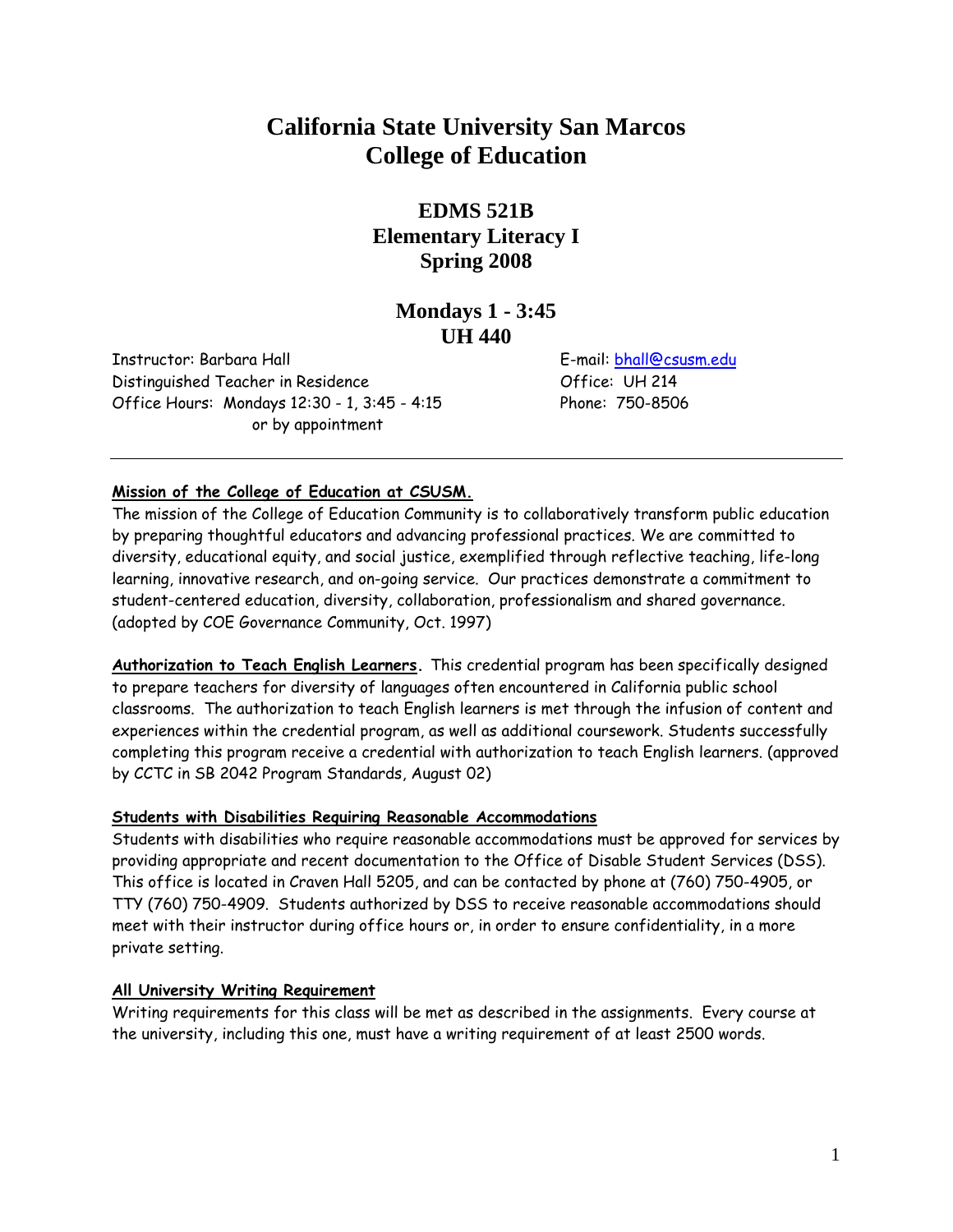## CSUSM Academic Honesty Policy

"Students will be expected to adhere to standards of academic honesty and integrity, as outlined in the Student Academic Honesty Policy. All written work and oral presentation assignments must be original work. All ideas/materials that are borrowed from other sources must have appropriate references to the original sources. Any quoted material should give credit to the source and be punctuated with quotation marks.

Students are responsible for honest completion of their work including examinations. There will be no tolerance for infractions. If you believe there has been an infraction by someone in the class, please bring it to the instructor's attention. The instructor reserves the right to discipline any student for academic dishonesty in accordance with the general rules and regulations of the university. Disciplinary action may include the lowering of grades and/or the assignment of a failing grade for an exam, assignment, or the class as a whole."

Incidents of Academic Dishonesty will be reported to the Dean of Students. Sanctions at the University level may include suspension or expulsion from the University.

#### **Plagiarism:**

As an educator, it is expected that each student will do his/her own work, and contribute equally to group projects and processes. Plagiarism or cheating is unacceptable under any circumstances. If you are in doubt about whether your work is paraphrased or plagiarized see the Plagiarism Prevention for Students website http://library.csusm.edu/plagiarism/index.html. If there are questions about academic honesty, please consult the University catalog.

#### **Appeals**

Every student has the right to appeal grades, or appeal for redress of grievances incurred in the context of any class. Disputes may be resolved informally with the professor, or through the formal grades appeal process. For the latter, consult Dr. Kelly, Associate Dean.

#### **Email and On-Line Protocol**

Email & On-Line Discussion Protocol Electronic correspondence (e-mail and on-line discussion) is a part of your professional interactions. If you need to contact instructor or other students, e-mail is often the easiest way to do so. It is my intention to respond to all received e-mails in a timely manner. Please be reminded that e-mail and on-line discussions are a very specific form of communication, with their own form of nuances and meanings. For instance, electronic messages sent with all upper case letters, major typos, or slang, often communicates more than the sender originally intended. With that said, please be mindful of all e-mail and on-line discussion messages you send, to your colleagues, to faculty members in the College of Education, or to persons within the greater educational community. All electronic messages should be crafted with professionalism and care.

Things to consider:

- Would I say in person what this electronic message specifically says?
- How could this message be misconstrued?
- Does this message represent my highest self?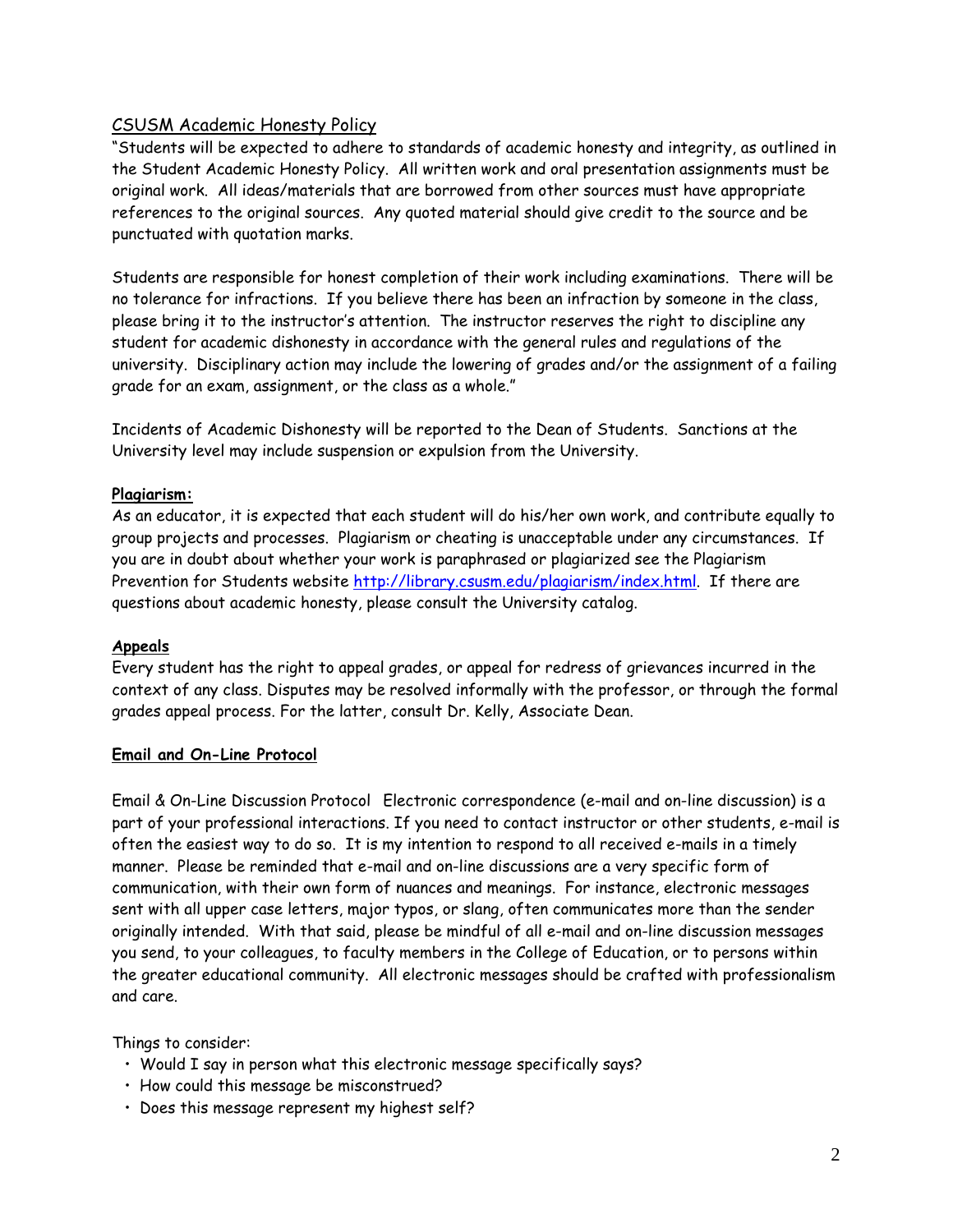• Am I sending this electronic message to avoid a face-to-face conversation?

 In addition, if there is ever a concern with an electronic message sent to you, please talk to that person face-to-face to correct any confusion.

#### COURSE PREREQUISITE

Consent of program coordinator.

#### **COURSE DESCRIPTION**

The primary aim of this course is for students to develop an understanding of the theory, methodology and assessment of English language arts and second language learning in integrated and inclusive k-8 school classrooms. This class is aligned with the California 2042 standards. This course is Web Based Instruction enhanced using Web CT 6 and can be found at: http://courses.csusm.edu. On-line access/work for web based instruction portion of the course is required.

#### **Standards Alignment:**

The course objectives, assignments, and assessments have been aligned with the CTC standards for Multiple Subjects Credential. The following standards are a primary emphasis for this course:

Standard 3- Relationship between theory and practice

Standard 4- Pedagogical thought and reflective practice

Standard 5- Equity, Diversity & Access

Standard 7- Equity, Preparation to Teach Reading Language Arts

#### **Course Objectives:**

KNOWLEDGE - Teacher candidates will:

- Gain an understanding of how a first and second language is acquired.
- Gain an understanding of the reading process and its relationship to thought, language and learning.
- Gain understanding of how to learn to read and write in first and second languages.
- Become familiar with current approaches to the teaching of reading and writing and the theoretical bases of such approaches.
- Become familiar with current approaches to the teaching of reading and writing in culturally and linguistically diverse elementary school classrooms.
- Become familiar with classroom diagnostic techniques and evaluation procedures.
- Become familiar with current approaches to the teaching of reading and writing to children with special learning needs.

SKILLS - Teacher candidates will:

- Become sensitive observers of children's language using behaviors.
- Analyze children's reading /writing behavior as basis for making instructional decisions.
- Translate the results of formal and informal assessment of children's reading and writing behaviors into instructional plan.
- Develop the ability to select appropriate materials and instructional strategies to meet the individual needs of students.
- Learn how to organize the classroom for teaching reading and writing to culturally and linguistically diverse populations.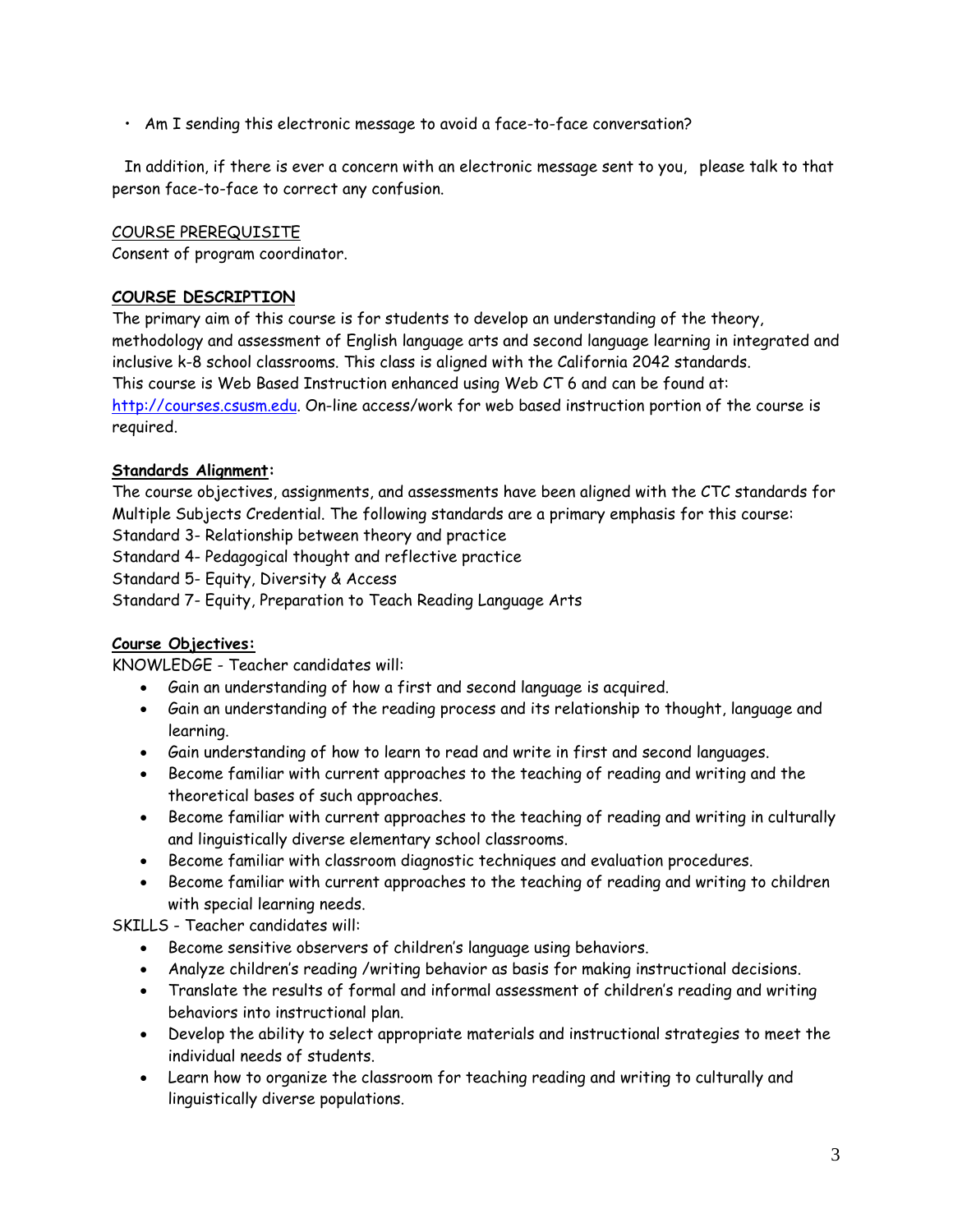ATTITUDES AND VALUES – Teacher candidates will:

- Develop an appreciation for the natural language abilities children possess for processing and producing print.
- Develop an appreciation for the need and value of integrating reading and writing into all areas of the curriculum.
- Affirm the importance of a rich environment for an effective language arts program.
- Develop a sensitivity to and appreciation for culturally and linguistically diverse learners.
- Develop a sensitivity to and appreciation for the importance of reading and writing for students' own personal and professional growth.
- Develop a respect for each student, his/her abilities and background and the student's right to instruction that meets his/her individual needs.

#### **COURSE REQUIREMENTS**

#### **Attendance Policy:**

Due to the dynamic and interactive nature of courses in the College of Education, all students are expected to attend all classes and participate in all class activities. At a minimum, a student must attend more than 80% of class time, or s/he may not receive a passing grade for the course at the discretion of the instructor. Individual instructors may adopt more stringent attendance requirements. Should the student have extenuating circumstances, s/he should contact the instructor as soon as possible (Adopted by the COE Governance Community, December, 1997).

For every day of absence students will lose 5 points. Attendance will be taken during the first 10 minutes of class. 15 week session: Miss 2 sessions and you will not receive an A-. Miss any part of class sessions three times and you will not receive an A-. Your grade will automatically drop to a  $C+$  if you miss more than 3 sessions. If you miss more than what is needed for a " $C+$ ," you will receive a failing grade.

#### **Unique Course Requirements:**

**Web CT:** This course uses Web CT 6. On line access and work for the web based instruction portion of the course is required. You can find the Web CT 6 site for this course at http:// courses.csusm.edu. One way to Web CT 6 is to go to the Library page on the CSUSM website and click the Web CT 6 option in the upper right hand corner.

**Task Stream**: This course requires students to use a Task Stream electronic portfolio. http://lynx.csusm.edu/coe/eportfolio/index.asp. This will take you to the CSUSM COE website where you can get help with how to create your electronic portfolio and information on the required elements. http://www.taskstream.com. This is the Task Stream home page where you will register for Task Stream and return to when working on your electronic portfolio.

This following is the TaskStream home page link where you will register for TaskStream and return to when working on your electronic portfolio: http://www.taskstream.com

#### **Required Texts:**

Johns, J. (2000). **Basic Reading Inventory: Pre-primer through Grade Twelve and Early Literacy Assessments. 9th Edition.** Kendall-Hunt.

Tompkins, G. E. (2006). **Literacy for the 21st Century: A Balanced Approach. 4th Edition.** Prentice Hall.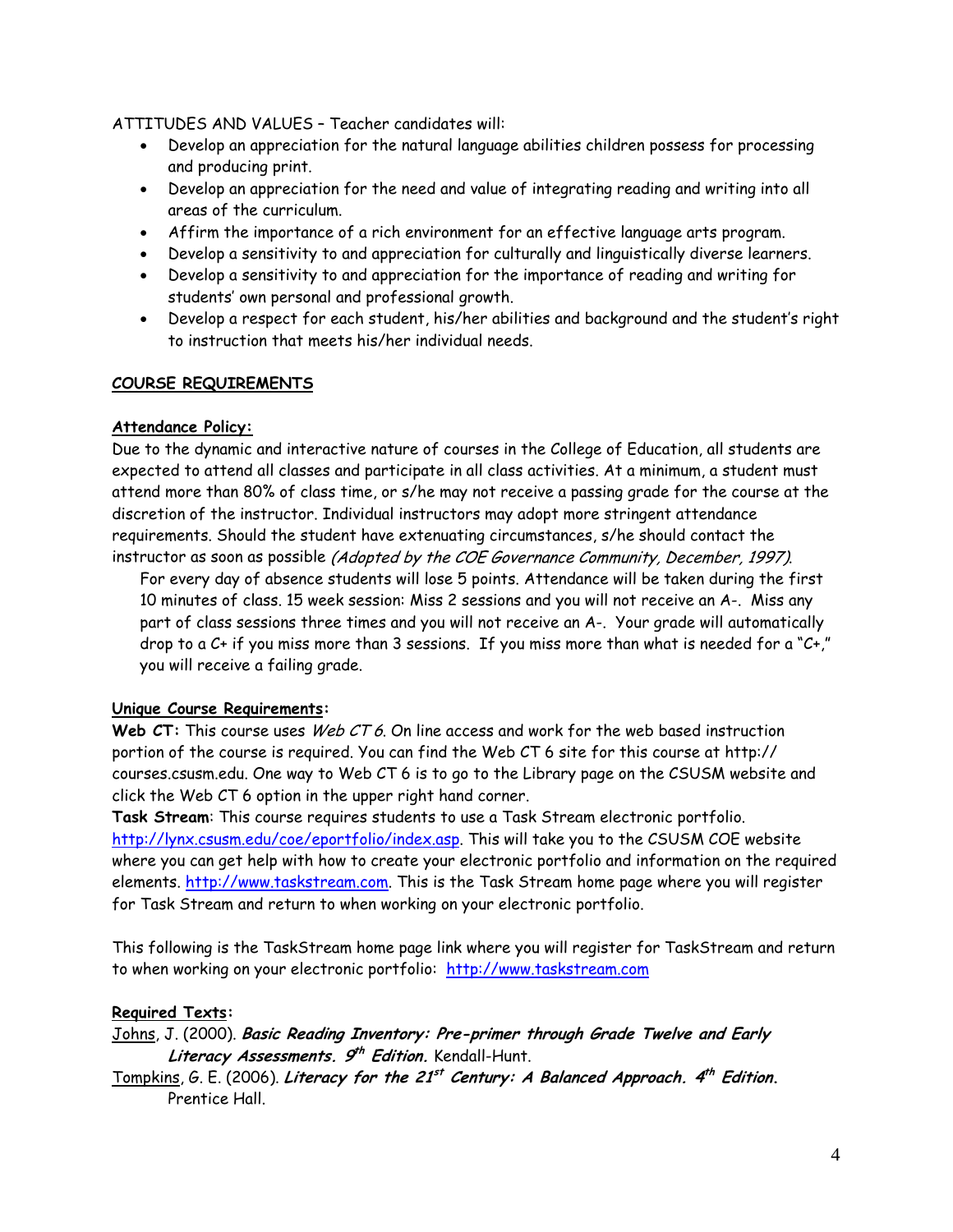Zarrillo, J. J. (2002). **Ready for RICA:** A test preparation guide for California's Reading Instruction Competence Assessment. Merrill Prentice Hall.(packaged as one). California Department of Education. (1999). Reading Language Arts Framework for California Public Schools: Kindergarten through grade twelve. http://www.cde.ca.gov/ci/rl/cf/

Websites: You will be assigned specific websites to research and, then, report on to the class.

#### **Grading Standards:**

The following grading scale will be used. **Note:** The College requires completion of this course with a C+ or higher in order to meet credentialing requirements.

| 186-200 points | 174 - 179 points    | B+ | 154 - 159 points       | C+ |
|----------------|---------------------|----|------------------------|----|
| 180-185 points | A- 166 - 173 points | B  | 153 points and under F |    |
|                | 160 - 165 points    |    |                        |    |

#### **Assignments:**

All students are expected to participate in class activities and demonstrate reflective learning. It is important that students are well prepared for course sessions by completing the readings and assignments scheduled before the class meeting. Unless otherwise negotiated with the instructor, ALL assignments are to be posted in Web CT 6 on the due date. **Assignments not posted on the due date will lose 10 % of earned credit per day.** Assignments should be typed and doublespaced.

| <b>Field Observations</b>             | 40 points                    |
|---------------------------------------|------------------------------|
| <b>Reading Strategy Lesson</b>        | 20 points                    |
| Emergent Reader Mini-Case Study       | 40 points                    |
| Attendance and Class Participation    | 50 points                    |
| Reflections/Ideas Notebook (in class) | 18 points                    |
| <b>RICA Grids or Outlines</b>         | 32 points                    |
| Website reviews                       | up to 10 points extra credit |

 **Total possible points = 200 points + 10 extra credit**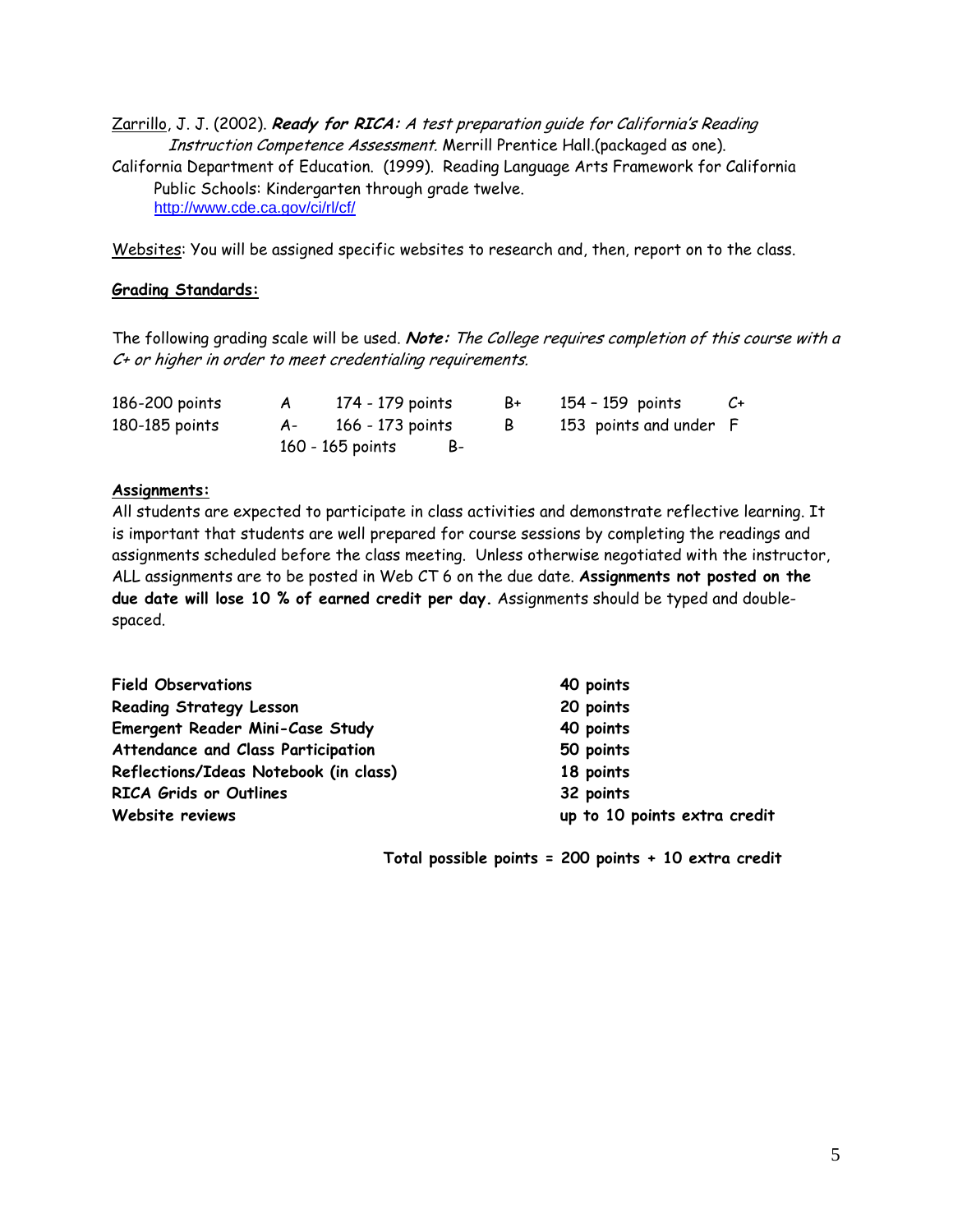#### **Field Observations:**

In the Literacy courses EDMS 521 and EDMS 522, you will complete Field Observation (FO) forms. Each Field Observation (FO) topic is related to a RICA area. Find the list of FO topics listed in the table below under the title of the literacy course you are taking this semester.

| <b>EDMS 521</b>              | <b>EDMS 522</b>                 |
|------------------------------|---------------------------------|
| Ongoing assessment (Ch. 1)   |                                 |
| Planning, organizing and     |                                 |
| managing reading instuction  |                                 |
| (Ch. 2)                      |                                 |
| Phonemic Awareness (Ch. 3)   |                                 |
| Concepts about Print (Ch. 4) | Content Area Literacy (Ch. 9)   |
| Phonics Instruction (Ch. 5)  | Independent Reading (Ch. 10)    |
| Spelling Instruction (Ch. 6) | Literacy Assessment (Ch. 1)     |
|                              | Reading Comprehension -         |
|                              | Expository (Ch. 7)              |
| Vocabulary Development       | Literary Response and Analysis  |
| (Ch. 12)                     | (Ch. 8)                         |
| Structure of the English     | Supporting Reading through Oral |
| Language (Ch. 13)            | and Written Language (Ch. 11)   |

You will complete one Field Observation (FO) form for each topic.

Below you will see the FO form. You need to save the form to your word processing program.

Please look for and write down your observations of lessons related to balanced literacy and the RICA content areas taught in this course. Jot down brief notes about the kinds of activities teachers and students are engaged in, the room arrangement, instructional methods and materials, student groupings, etc. Be sure to write your observations of the teacher and students in the "activity" section and reserve your judgments for the "reflective notes" section. In the last section, think about the lesson and how you might change it to fit you - your personality, your teaching style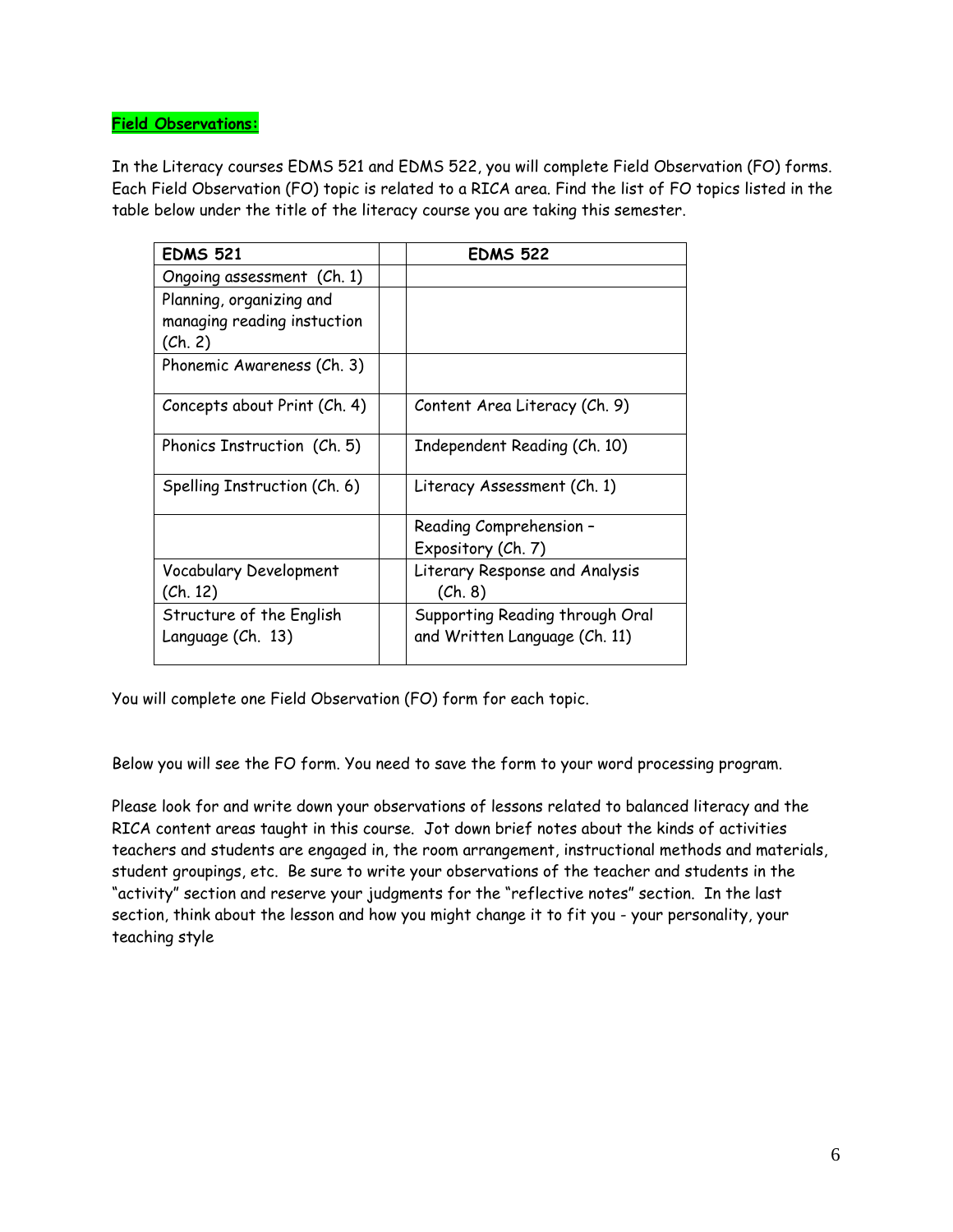Please use the following format when completing each observation:

| <b>Student Name</b>            |                         |
|--------------------------------|-------------------------|
| Topic of Lesson                |                         |
| Date/Time                      |                         |
| Place (school/grade/classroom) |                         |
| Activity                       | <b>Reflective Notes</b> |
|                                |                         |
|                                |                         |
|                                | Modifications (2)       |
|                                |                         |

#### **Reading Strategy Lesson Plan:**

In pairs, you will write and present a reading strategy lesson plan that is active, interesting, meaningful and accessible to diverse students. You will write and present a reading strategy lesson plan for a small group activity that takes into account student needs. It can be a mini-lesson, direct instruction, inquiry, or any format you choose. Make your lesson active, interesting, fun and meaningful. Choose a reading standard for your grade level to guide your objectives. Sample lessons might include:

- Monitoring Reading
- Comprehension
- Content area reading
- Phonics
- Phonemic Awareness
- Organizing information while you read
- Relating what you are reading to what you already know
- Finding the main idea of a story
- Identifying patterns in a text
- Using graphic organizers for comprehension

#### **READING STRATEGY LESSON PLAN GUIDE**

(to be discussed in class and posted on WebCT 6)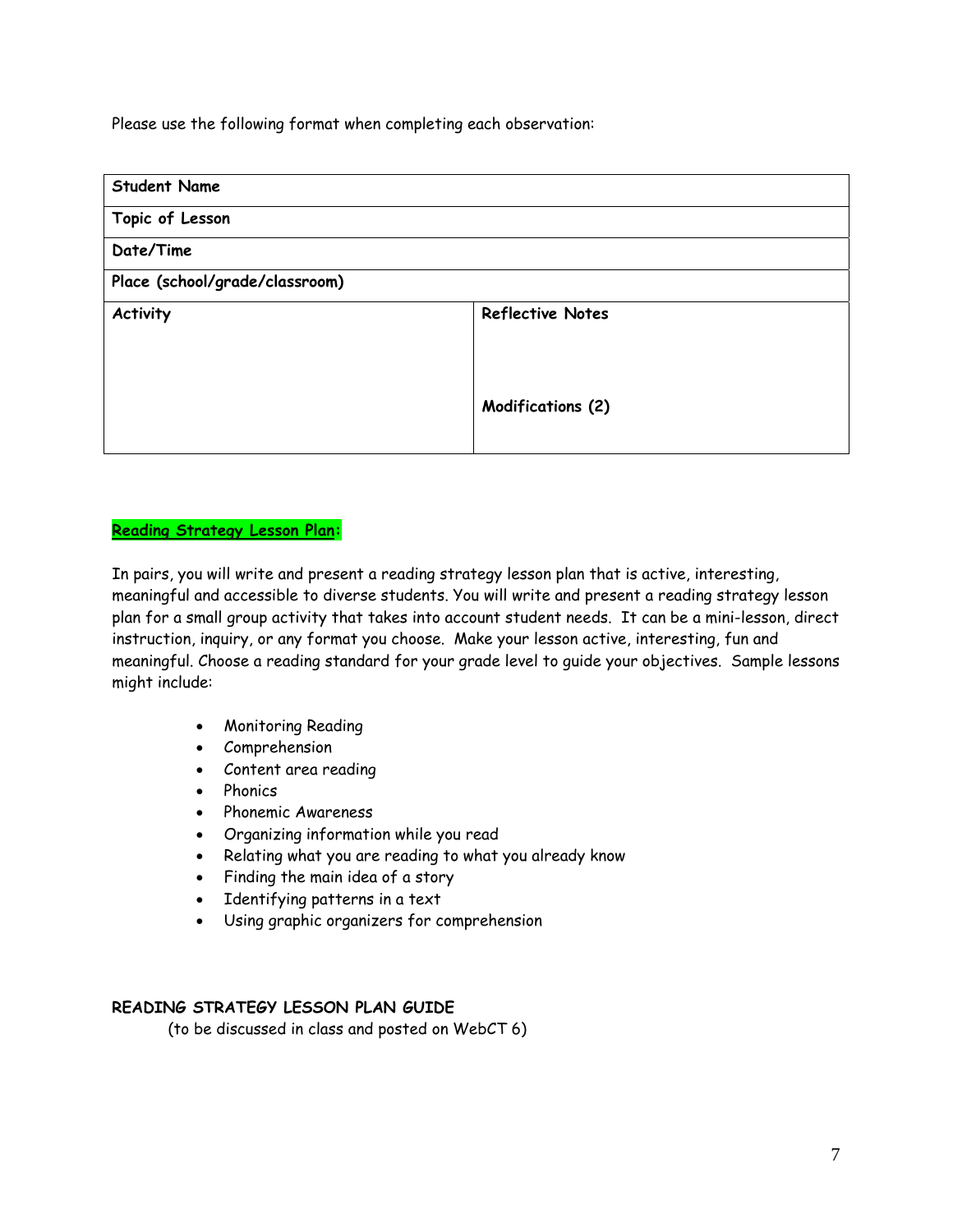#### **Emergent Reader Mini-Case Study**

You will gather and analyze data using emergent reader assessments to write a 4 page paper that you will share with your peers in round table discussions. The procedures for conducting the assessments and writing the paper are described below:

#### **Assess:**

Choose a child between the ages of 3.5 – 6 years of age who is NOT yet a reader. **Title the first page: EMERGENT READER MINI-CASE STUDY and write a paragraph introducing the child (using a pseudonym).** 

Use the Johns text, part 3, "Early Literacy Assessments" to conduct the emergent reader assessments. Record the scores on the record booklet for each assessment. Place these in an appendix to be handed in with the paper.

The 5 emergent reader assessments you will conduct are listed below:

- **Alphabet Knowledge** (Johns 463) (Previous John's Edition 309-311)
- **Writing** (Johns 481) (Previous John's Edition 314-317)
- **Literacy knowledge** Concepts About Print (Johns 466) (Previous John's Edition 313)
- **Phoneme Segmentation** (Johns 488) (Previous John's Edition 322)
- **Auditory Discrimination (Johns 486)**

#### **Analyze:**

Use the Profile of an Emergent Reader and the Qualitative Analysis of Early Literacy Assessment Insights forms found in Johns 496 and 497 (Previous John's Edition 330 and 331) to help you analyze the data from the assessments.

# **Title the second page: EMERGENT READER STRENGTHS and write a page describing the child's strengths as an emergent reader.**

**Title the third page: EMERGENT READER NEEDS and write a page describing the child's areas of need as an emergent reader.** 

**Title the fourth page: DATA ANALYSIS GRID** 

All data will be entered on a grid and data analyzed. Your grid should look like this:

| Assessments<br>Administered | What I have<br>learned from<br>the assessment<br>and where it<br>occurs in the<br>data | Patterns | Strengths (+) and/or Areas of<br>Need $(-)$ |
|-----------------------------|----------------------------------------------------------------------------------------|----------|---------------------------------------------|
|                             |                                                                                        |          |                                             |

#### **Recommend:**

Pick one of the needs you described on page three.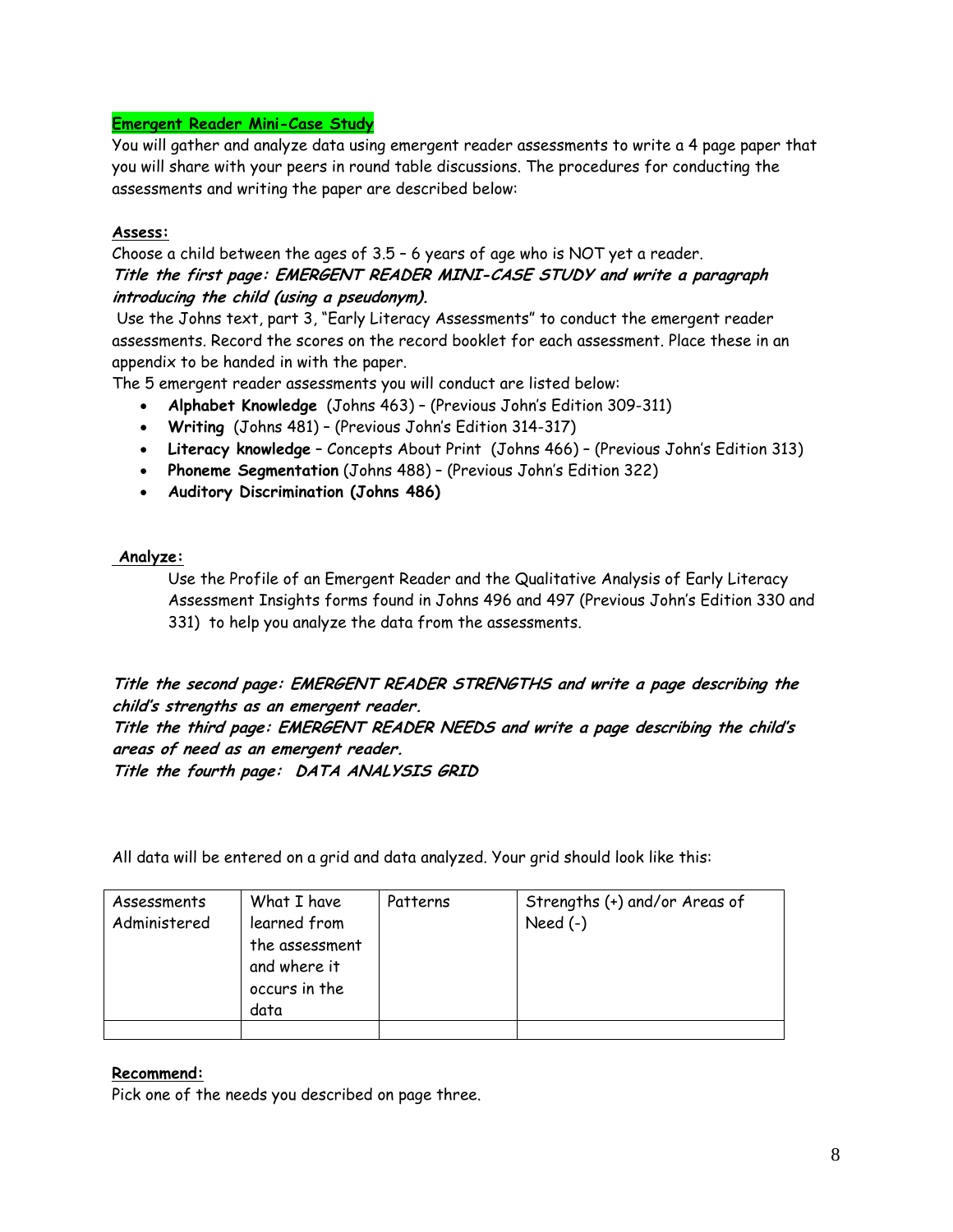Using your class notes and readings, search for ONE appropriate instructional strategy that could help the child to develop as a reader.

The instructional strategy that you recommend MUST be research based, specific, address the identified need, and utilize the student's strengths.

**Title the fifth page: INSTRUCTIONAL STRATEGY and write a page describing the instructional strategy and explaining why you think it would help the child progress.** 

| Opening sentence          | I have decided to develop recommendations to address the<br>student's literacy need of          |
|---------------------------|-------------------------------------------------------------------------------------------------|
| Topic sentence            | The one specific recommendation that I have is the research-<br>based instructional strategy of |
| Describe the strategy     | The way this instructional strategy works is                                                    |
| Explain how it helps      | This instructional strategy will help the student improve by                                    |
|                           | This instructional strategy taps the student's strengths by                                     |
| Overall conclusions about | Overall, I recommend that this instructional strategy be used                                   |
| how you hope to see the   | because I believe that the emergent reader will                                                 |
| child improve.            |                                                                                                 |

## **RICA STUDY SHEETS**

You will complete a RICA study sheet or outline for each of the RICA areas covered in the course. RICA study sheets include information on (a) what the content area is about, (b) ways of assessing it, (c) ways of teaching it, and (d) accommodations. Besides the course readings, Dr. Alice Quiocho's web site can also serve as a resource. The address is: http://www.csusm.edu/Quiocho. Click on "reading instruction portfolio." See the section on accommodations for ideas on ways to support second language learners. Note: See **www.ed.gov/free/** for free Educational Materials.

For the first semester you will need to complete the following content areas:

- Section 1 Conduction Ongoing Assessment of Reading Development
- Section 2 Planning, Organizing, and Managing Reading Instruction
- Section 3: Phonemic Awareness
- Section 4: Concepts About Print
- Section 5: Systematic, Explicit Phonics and Other Word Identification Strategies
- Section 6: Spelling Instruction
- Section 12: Vocabulary Development
- Section 13: Structure of the English Language

RICA STUDY SHEET (Quiocho, 2000)

| Component | How to Assess | How to Teach It | Accommodations |
|-----------|---------------|-----------------|----------------|
|           |               | (Strategies)    |                |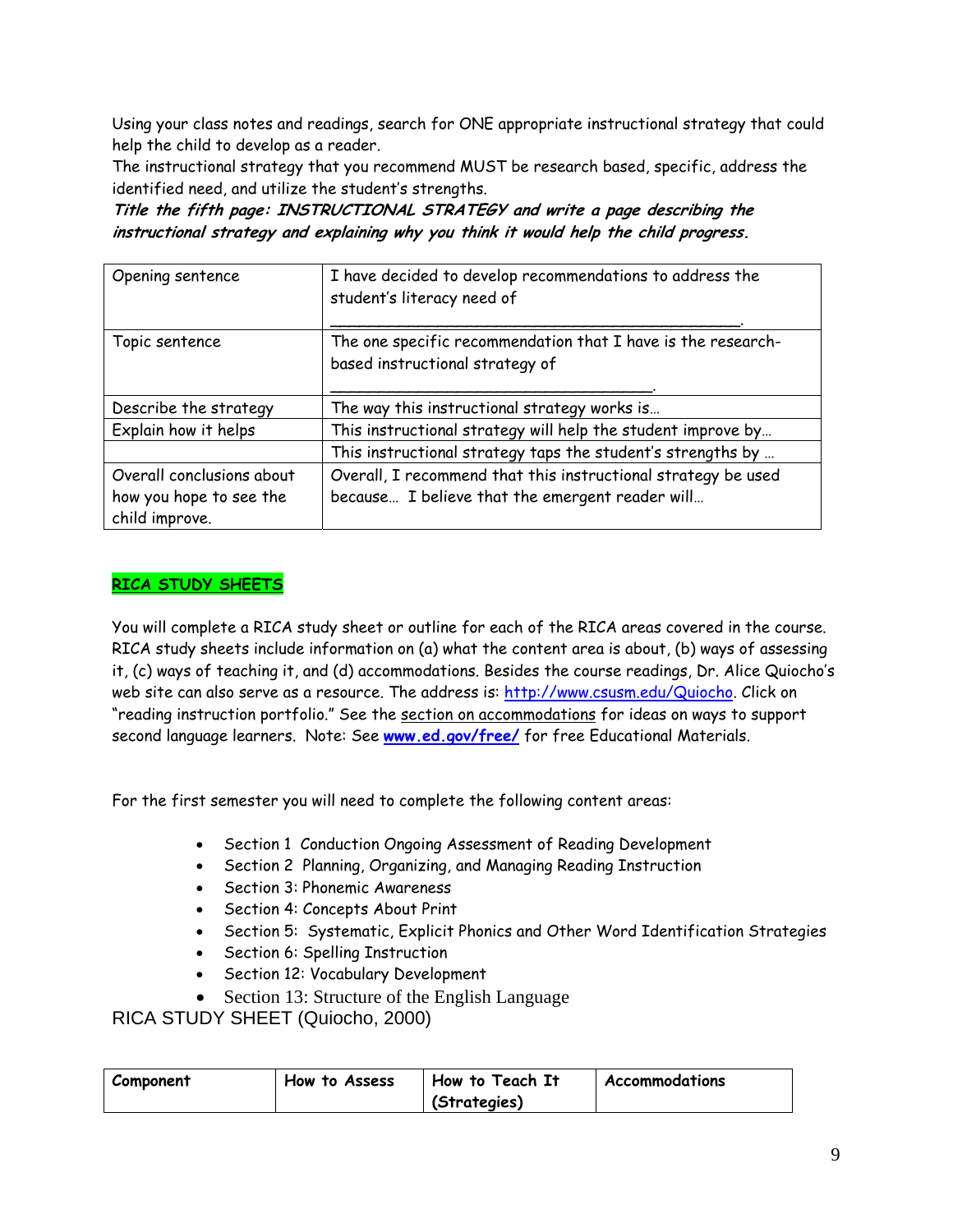# RICA Analysis Sheet

| Component                                                                                                                                                              | How to Assess                                                                                                                                                                                                                                                                                                                                                                                                                                                                                                                                                                    | How to Teach it                                                                                                                                                                                                                                                                                                                                                                                                                                                                                                                                                                                                                                              | Accommodations                                                                                                                                                                                                                                                                                                                                                                                                                                                                                                                                                                                                                                                                                                                                                                                                                             |
|------------------------------------------------------------------------------------------------------------------------------------------------------------------------|----------------------------------------------------------------------------------------------------------------------------------------------------------------------------------------------------------------------------------------------------------------------------------------------------------------------------------------------------------------------------------------------------------------------------------------------------------------------------------------------------------------------------------------------------------------------------------|--------------------------------------------------------------------------------------------------------------------------------------------------------------------------------------------------------------------------------------------------------------------------------------------------------------------------------------------------------------------------------------------------------------------------------------------------------------------------------------------------------------------------------------------------------------------------------------------------------------------------------------------------------------|--------------------------------------------------------------------------------------------------------------------------------------------------------------------------------------------------------------------------------------------------------------------------------------------------------------------------------------------------------------------------------------------------------------------------------------------------------------------------------------------------------------------------------------------------------------------------------------------------------------------------------------------------------------------------------------------------------------------------------------------------------------------------------------------------------------------------------------------|
|                                                                                                                                                                        |                                                                                                                                                                                                                                                                                                                                                                                                                                                                                                                                                                                  | (Strategies)                                                                                                                                                                                                                                                                                                                                                                                                                                                                                                                                                                                                                                                 |                                                                                                                                                                                                                                                                                                                                                                                                                                                                                                                                                                                                                                                                                                                                                                                                                                            |
| Phonemic<br>Awareness is<br>the conscious<br>awareness of<br>words are<br>made up of<br>individual<br>sounds-it is<br>the awareness<br>of the sounds<br>of a language. | Phonemic awareness is<br>assessed by finding out<br>whether or not the student<br>is capable of manipulating<br>the language. For example;<br>I would ask a student<br>to pick out the first<br>sound or last sound of<br>a word,<br>I would ask the<br>$\bullet$<br>student to identify,<br>pronounce and blend<br>sounds or a segment of<br>a word,<br>I would ask students to<br>identify sentences,<br>words, or sounds to see<br>if they are aware of<br>the structure of a<br>sentence.<br><b>Assessment Tools</b><br>1.) The Yopp-Singer Test<br>of Phonemic Segmentation | These are strategies<br>that can be used to<br>teach ELL and non-ELL<br>students phonetic<br>awareness,<br>Involve students in<br>poetry, rhymes and<br>songs of all types,<br>Use a chant to clap<br>$\bullet$<br>syllables in students'<br>names,<br>Sort known objects<br>$\bullet$<br>or pictures into<br>groups of similar<br>sounds (Realia Cans),<br>Play a guessing game<br>$\bullet$<br>using picture cards<br>and help the children<br>to put together<br>blends to make their<br>guess,<br>Sing songs that allow<br>$\bullet$<br>children to replace<br>sounds with other<br>sounds, even to make<br>nonsense words,<br>Read to your<br>students. | For children with<br>special needs I would<br>use these strategies,<br>Specific skills<br>instruction<br>alongside a basal<br>reading program-<br>This means I would<br>ask students what<br>sounds they hear in<br>certain words or<br>what word would<br>make sense in an<br>empty space within<br>a sentence. This<br>strategy would<br>allow me to assess<br>my student's<br>progress,<br>Great children's<br>literature books<br>including, nursery<br>rhymes, alliterative<br>books, picture<br>books, rhyming<br>books, repetitive<br>pattern books, Dr.<br>Seuss books, and<br>alphabet books<br>with word-picture<br>formats,<br>Rhymes, chants,<br>finger rhymes,<br>manipulatives,<br>games, role-playing,<br>Writing journals<br>and quick writes<br>(encourage<br>invented spelling!),<br>Provide a print rich<br>environment |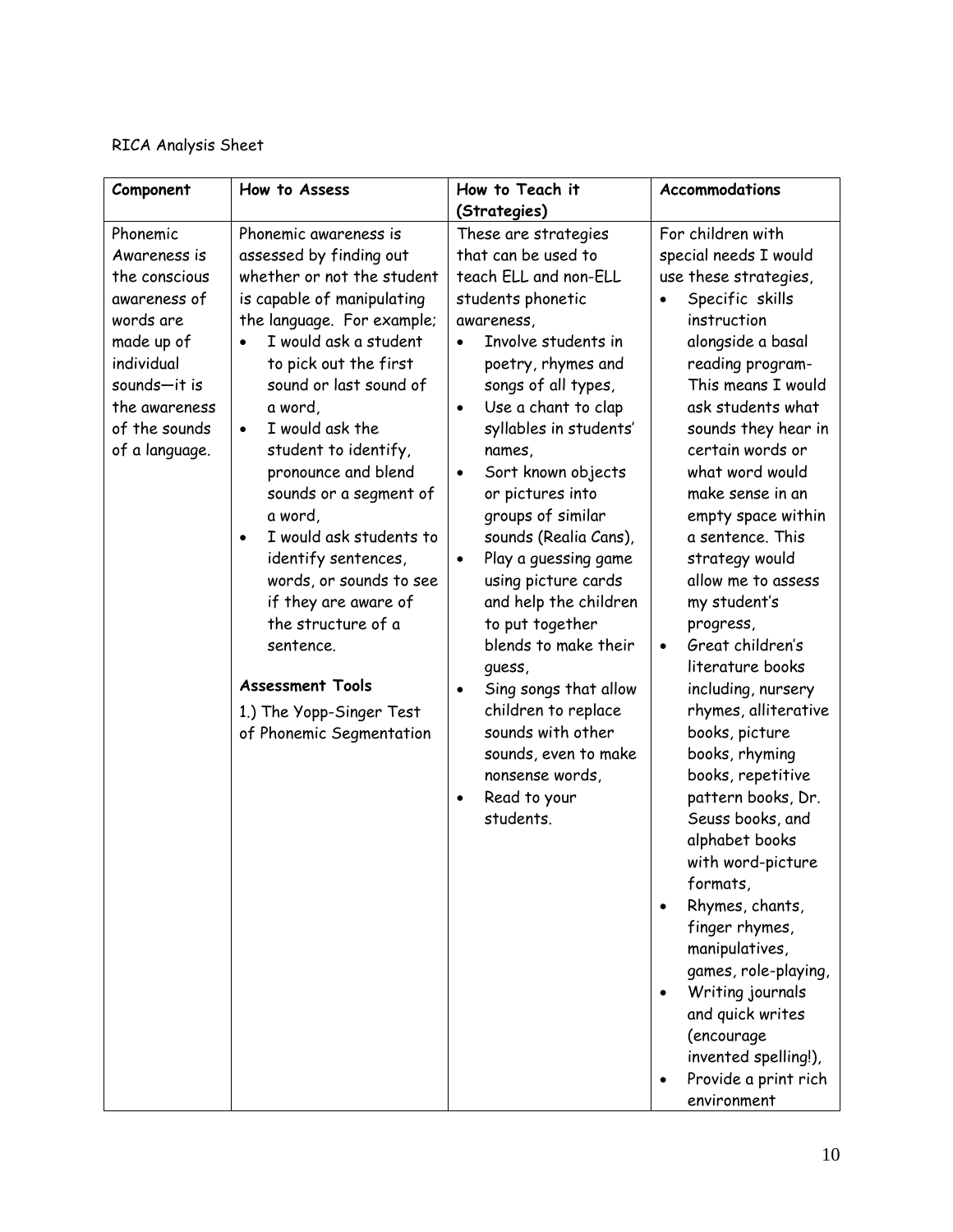| spelling of the<br>word. |  |  |  | including the use of<br>Word Walls,<br>Rebus activities-<br>$\bullet$<br>this activity is<br>when you replace a<br>noun in a sentence<br>with a picture of<br>the noun. The<br>student can then<br>replace the picture<br>with an invented |
|--------------------------|--|--|--|--------------------------------------------------------------------------------------------------------------------------------------------------------------------------------------------------------------------------------------------|
|--------------------------|--|--|--|--------------------------------------------------------------------------------------------------------------------------------------------------------------------------------------------------------------------------------------------|

### **Reflections/Ideas Notebook (In Class) 20 points**

You will be required to write and reflect upon your learning and thinking as it relates to key ideas from the readings and class discussions. There will no prior notice given for these in-class assignments, although time in class will be given to work on this.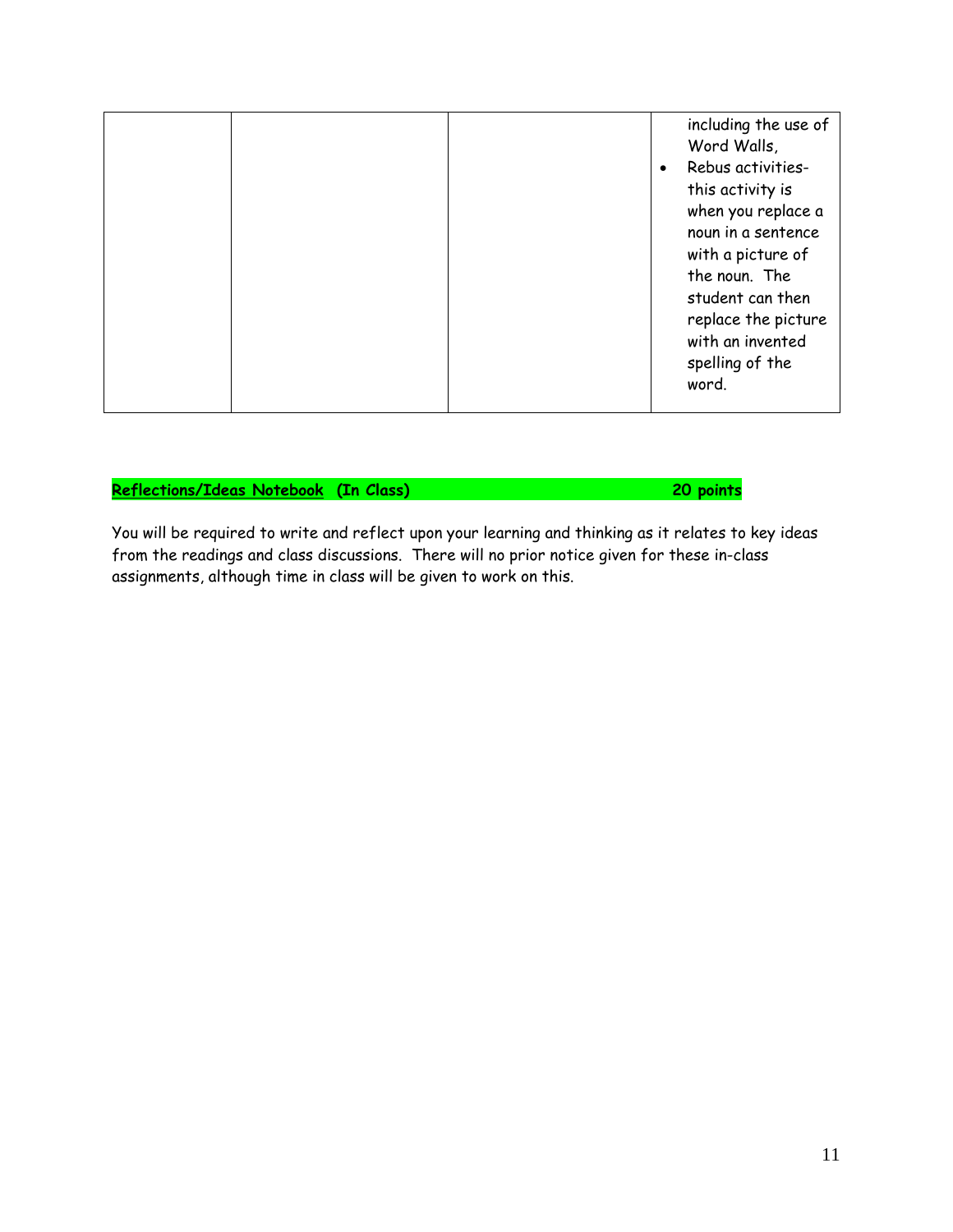# COURSE SCHEDULE

The instructor reserves the right to modify the schedule at any time based on the needs of the class.

| Date                         | <b>Topic</b>                                                                                                                      | Readings                                                                                  |
|------------------------------|-----------------------------------------------------------------------------------------------------------------------------------|-------------------------------------------------------------------------------------------|
| Session 1<br>January 28      | Review syllabus<br>Balanced literacy instruction                                                                                  | Tompkins chapter 1                                                                        |
| Session 2<br>February 4      | Reading process<br>L2 reading<br>Oral language & language acquisition<br>Kindergarten reading<br>Emergent reader case study & CAP | Tompkins chapters 2 & 9<br>Zarrillo chapters 1<br>Johns                                   |
| Session 3<br>February 11     | Reading instruction for emergent & beg.<br>readers<br>Phonemic awareness<br>Children's book                                       | Tompkins chapters 3 & 4<br>Zarrillo chapters 3 & 4<br><b>DUE:</b> Observation 1           |
| Session 4<br>February 18     | Reading comprehension- narrative<br>Reading strategy lesson<br>Alphabet awareness                                                 | Tompkins chapters 7 & 8<br><b>DUE: RICA Grids 1</b>                                       |
| Session 5<br>February 25     | Phonics<br>Spelling<br>Fluency<br>First grade reading                                                                             | Tompkins chapters 4 & 5<br>Zarrillo chapter 5 & 6<br><b>DUE:</b> Observation 2            |
| Session 6<br>March 3         | L1 transference<br>Word recognition & spelling<br>Reading strategy lesson<br>Children's book                                      | Tompkins chapter 4, 5 & 10<br>Zarrillo 5 & 6<br>Johns<br><b>DUE: RICA Grids 3 &amp; 4</b> |
| Session 7<br>March 10        | Activities: Narrative comprehension<br>Reading strategy lesson<br>Guided practice<br>Strategies<br>Scaffolding                    | Tompkins chapters 7 & 8<br>Zarrillo chapter 7<br><b>DUE:</b> Observation 3                |
| <b>Session 8</b><br>March 17 | Vocabulary<br>Writing<br>word choice<br>L2 vocabulary instructional activities<br>Using teacher's manuals                         | Tompkins chapter 2 & 6<br>Zarrillo chapter 11 & 12<br><b>DUE: RICA Grids 5 &amp; 6</b>    |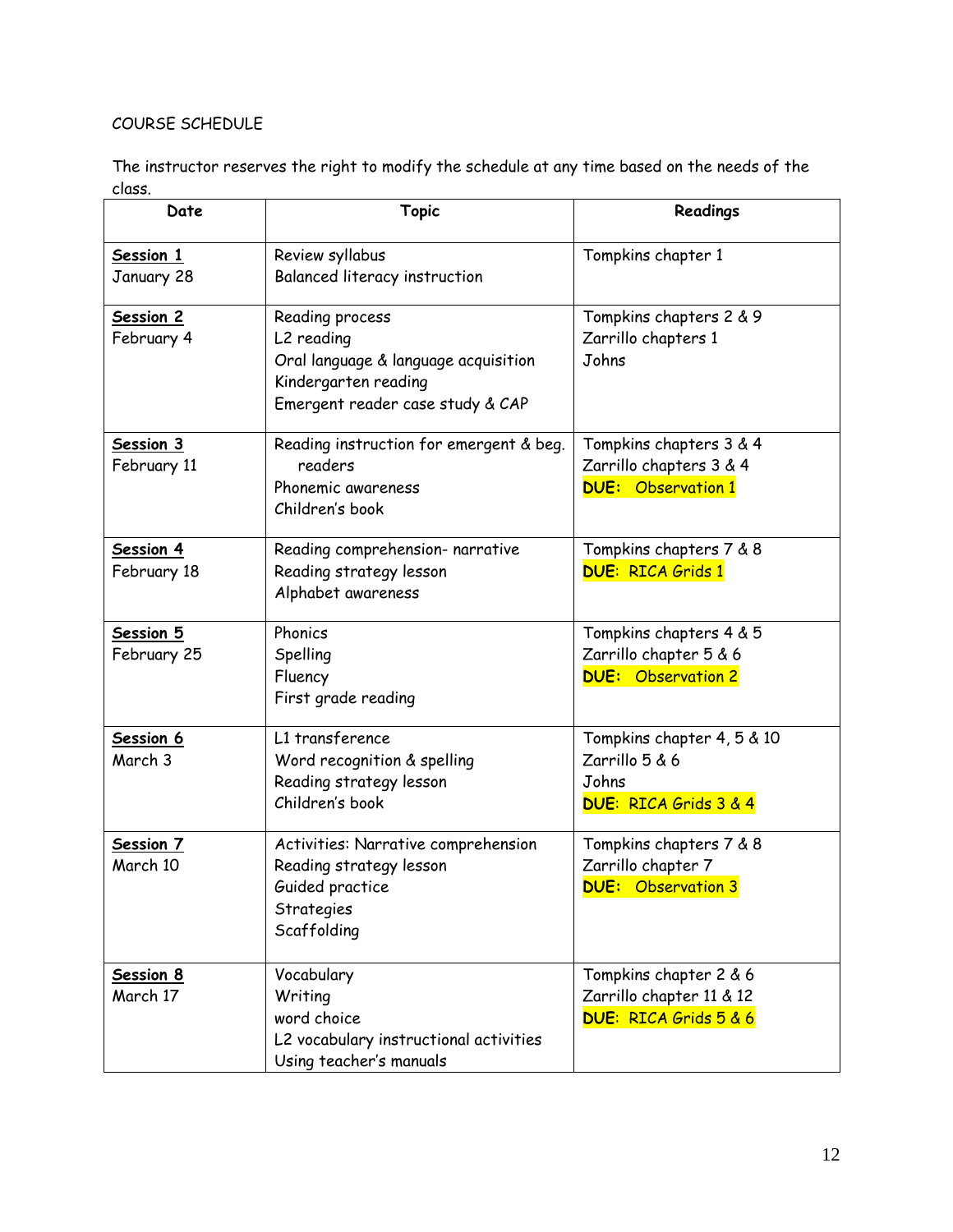| Session 9<br>March 24  | Technology in reading & writing-meet in<br>computer lab<br>Second grade reading | <b>Assigned Websites</b>                                                                                            |
|------------------------|---------------------------------------------------------------------------------|---------------------------------------------------------------------------------------------------------------------|
| Session 10<br>April 7  | Writing process and stages<br>Syntax<br>Grammar                                 | Tompkins chapters 1 & 8<br>Zarrillo chapters 11 & 13<br><b>DUE: RICA Grids 7</b><br><b>DUE: Reading Lesson Plan</b> |
| Session 11<br>April 14 | Primary language support<br>Spelling stages                                     |                                                                                                                     |
| Session 12<br>April 21 | Emergent reader mini-case study &<br>literacy assessment<br>Running records     | Tompkins chapter 9<br>Zarrillo chapter 1 & 14<br>Johns<br><b>DUE:</b> Observation 4<br><b>DUE: RICA Grid 13</b>     |
| Session 13<br>April 28 | Third grade reading<br>Comprehension                                            | <b>DUE: Notebook</b>                                                                                                |
| Session 14<br>May 5    | Fluency                                                                         | <b>DUE: Mini-Case Study</b><br><b>DUE: RICA Grids 14</b>                                                            |
| Session 15<br>May 12   |                                                                                 |                                                                                                                     |